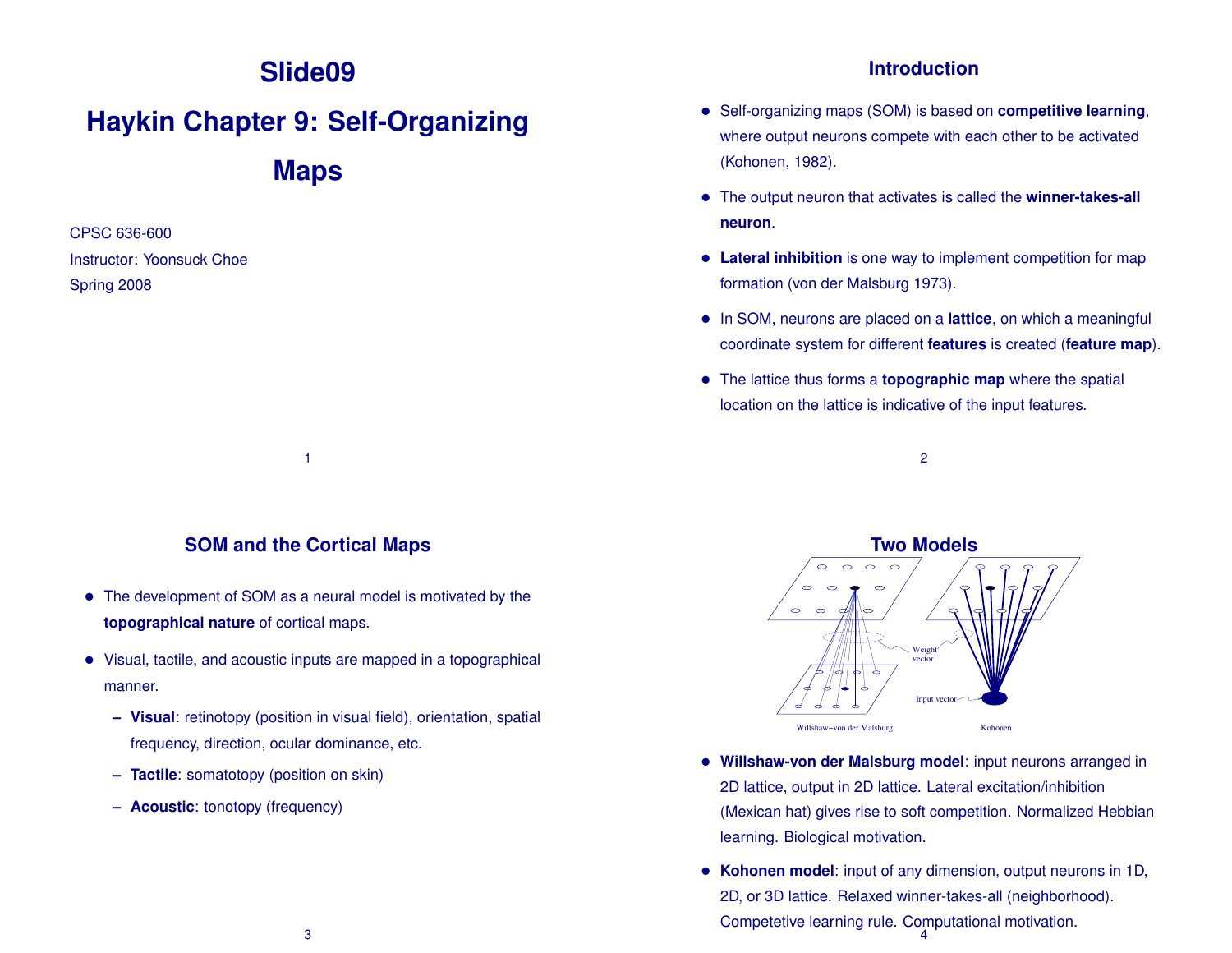#### **SOM Overview**

SOM is based on three principles:

- **Competition**: each neuron calculates a discriminant function. The neuron with the highest value is declared the winner.
- **Cooperation**: Neurons near-by the winner on the lattice get a chance to adapt.
- **Adaptation**: The winner and its neighbors increase their discriminant function value relative to the current input. Subsequent presentation of the current input should result in enhanced function value.

**Redundancy** in the input is needed!

5

# **Redundancy, etc. (cont'd)**





|                                                           | Left | <b>Right</b> |
|-----------------------------------------------------------|------|--------------|
| <b>Structure</b>                                          | N٥   | Yes          |
| Redundancy                                                | No   | Yes          |
| Info <capacity< td=""><td>N٥</td><td>Yes</td></capacity<> | N٥   | Yes          |

Consider each pixel as one random variable.

#### **Redundancy, etc.**

- Unsupervised learning such as SOM require redundancy in the data.
- The following are intimately related:
	- **–** Redundancy

 0  $0.1 +$  $0.2 F$  $0.3 +$  $0.4 +$  $0.5 +$  0.6  $0.7 +$  0.8 0.9 F 1

- **–** Structure (or organization)
- **–** Information content relative to channel capacity



#### **Redundancy, etc. (cont'd)** 0 0.1 0.2 0.3 0.4 0.5 0.6 0.7 0.8 0.9 1 randdat.dat 0  $0.2 +$  $0.4 +$  0.6  $0.8 +$ 1 F 1.2 1.4 1.6 1.8 0 0.2 0.4 0.6 0.8 1 1.2 1.4 1.6 1.8 randdat2.dat

|                   | Left | <b>Right</b> |
|-------------------|------|--------------|
| <b>Structure</b>  | No   | Yes          |
| Redundancy        | No   | Yes          |
| $Info <$ Capacity | No   | Yes          |

Consider each axis as one random variable.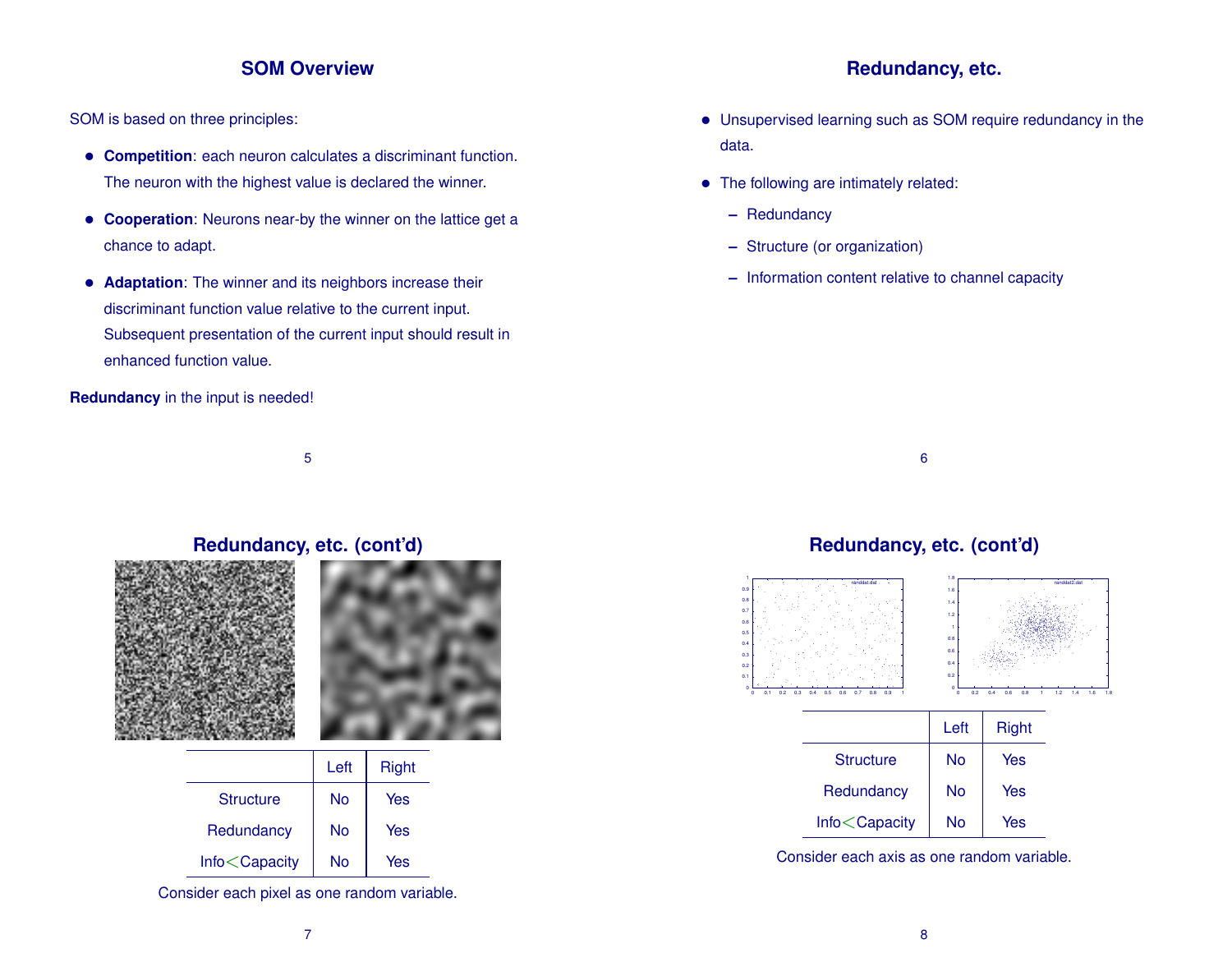# **Self-Organizing Map (SOM)**



- 1-D, 2-D, or 3-D layout of units.
- One weight vector for each unit.
- Unsupervised learning (no target output).



9



Input Space

- Weight vectors can be plotted in the input space.
- Weight vectors move, not according to their proximity to the input in the input space, but according to their proximity in the lattice.
- 1. Randomly initialize weight vectors  $w_i$
- 2. Randomly sample input vector x
- 3. Find Best Matching Unit (BMU):

$$
\mathbf{i}(\mathbf{x}) = \operatorname{argmin}_{j} \|\mathbf{x} - \mathbf{w}_{j}\|
$$
  
4. Update weight vectors:  

$$
\mathbf{w}_{\mathbf{j}} \leftarrow \mathbf{w}_{j} + \eta h(j, i(x))(\mathbf{x} - \mathbf{w}_{j})
$$

$$
\eta : \text{learning rate}
$$

 $h(j, i(x))$ : neighborhood function of BMU.

5. Repeat steps  $2 - 4$ .

10

# **Is This Hebbian Learning?: Sort of**

- SOM learning can be viewed as Hebbian learning with a **forgetting term** to check unbounded growth.
- Original Hebb's rule:

 $\mathbf{x} = \mathbf{x}_1 \quad \mathbf{x}_2$ 

 $\mathbf{w}_i = \mathbf{w}_i$ 

 $1 \quad X_2$ 

 $W_{12}$ 

**Input Neighbor**

**2D SOM Layer**

$$
\Delta \mathbf{w}_j = \eta y_j \mathbf{x},
$$

where  $\mathbf{w}_j$  is the weight vector,  $\eta$  the learning rate,  $y_j$  the output response, and  $x$  the input vector.

• Hebb's rule plus a **forgetting term**:

$$
\Delta \mathbf{w}_j = \eta y_j \mathbf{x} - g(y_j) \mathbf{w}_j \n= \eta y_j \mathbf{x} - \eta y_j \mathbf{w}_j \n= \eta h_{j,i(\mathbf{x})} (\mathbf{x} - \mathbf{w}_j),
$$

assuming  $g(y) = \eta y$  and  $y_j = h_{j,i(\mathbf{x})}$ .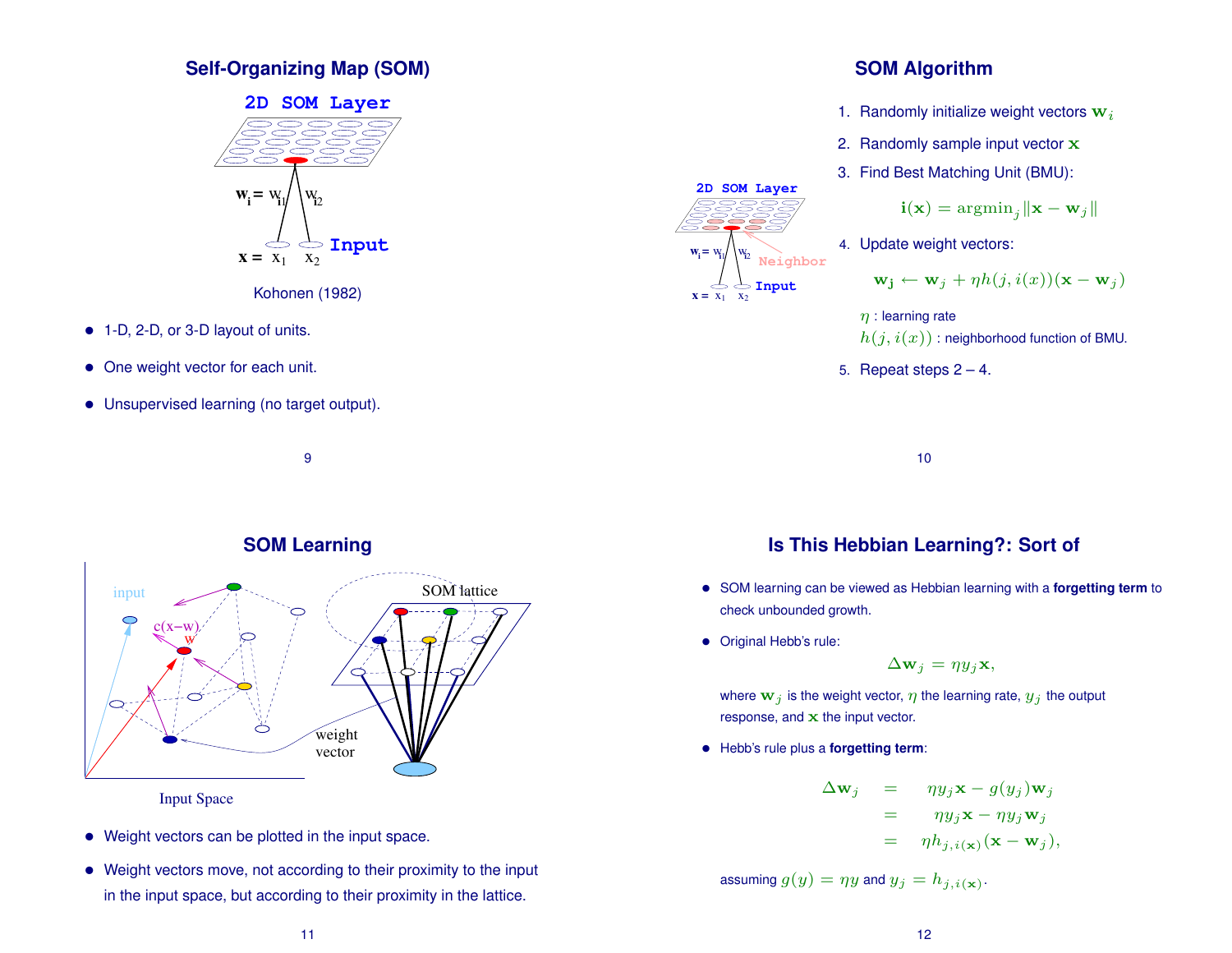#### **Typical Neighborhood Functions**

Gaussian Neighborhood



- Gaussian:  $h(j,i(x)) = \exp(-\|\mathbf{r}_j \mathbf{r}_{i(x)}\|^2/2\sigma^2)$
- Flat:  $h(j,i(x)) = 1$  if  $\|\mathbf{r}_j \mathbf{r}_{i(x)}\| \leq \sigma,$  and  $0$  otherwise.
- σ is called the **neighborhood radius**.
- $\mathbf{r}_j$  is the location of unit j on the lattice.

13

# **Two Phases of Adaptation**

- **Self-organization or ordering phase**: High learning rate, large neighborhood radius (entire map).
- **Convergence phase**: Low learning rate, small neighborhood radius (one or zero).

# **Training Tips**

• Start with large neighborhood radius. Gradually decrease radius to a small value.

$$
\sigma(n) = \sigma_0 \exp\left(\frac{n}{\tau_1}\right)
$$

• Start with high learning rate  $\eta$ . Gradually decrease  $\eta$  to a small value.

$$
\eta(n) = \eta_0 \exp\left(\frac{n}{\tau_2}\right)
$$

14

#### **Performance Measures**

• **Quantization Error**

Average distance between each data vector and its BMU.

$$
\epsilon_Q = \frac{1}{N} \sum_{j=1}^N \parallel \mathbf{x}_j - \mathbf{w}_{i(x_j)} \parallel
$$

• **Topographic Error**

The proportion of all data vectors for which first and second BMUs are not adjacent units.

$$
\epsilon_T = \frac{1}{N} \sum_{j=1}^N u(\mathbf{x}_j),
$$

 $u(x) = 1$  if the 1st and 2nd BMUs are not adjacent  $u(\mathbf{x}) = 0$  otherwise.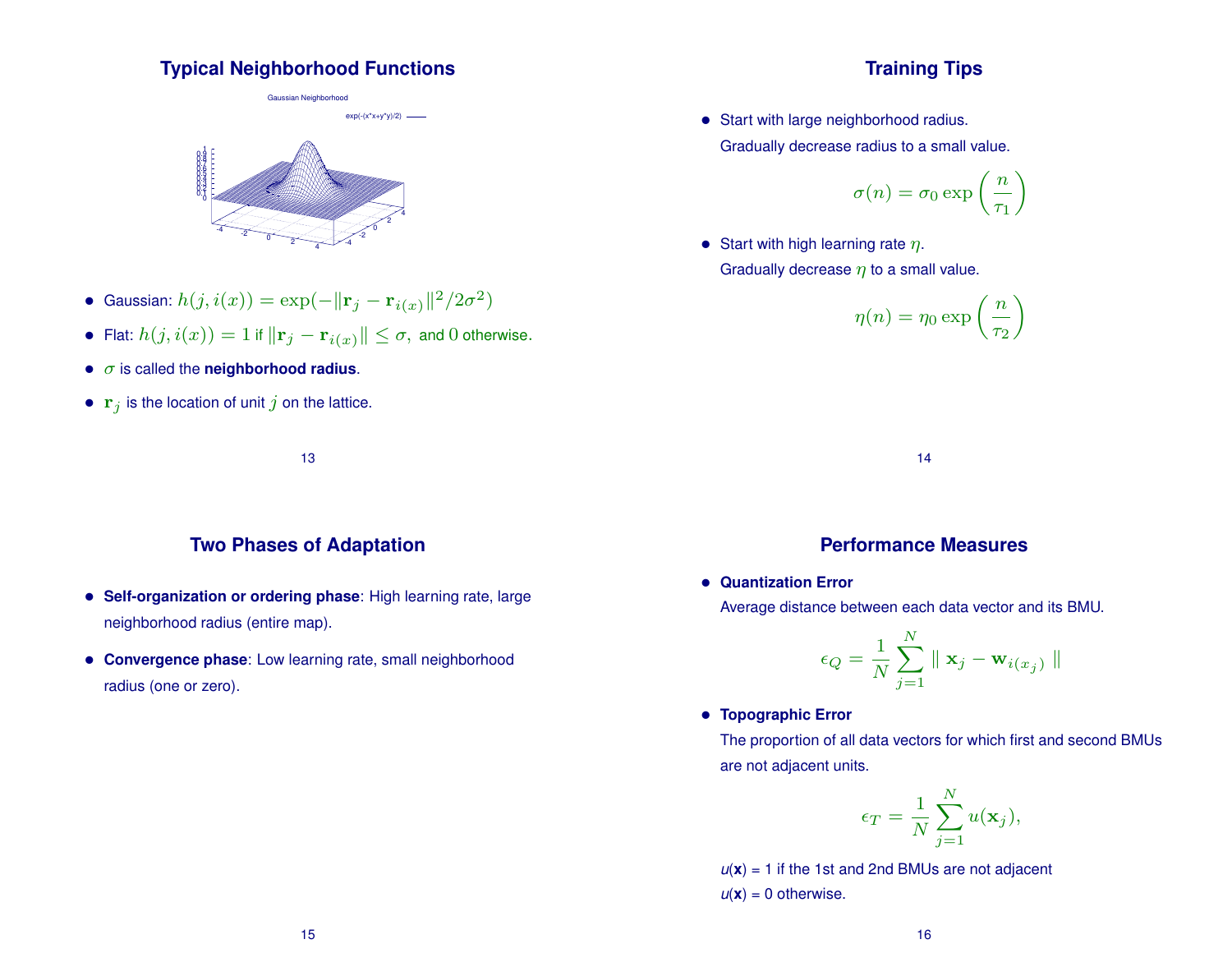# **SOM Summary**

**SOM Summary (cont'd)**

Essential ingredients of SOM: Hebbian learning rule (with forgetting term)

- Input generated according to a certain probability distribution on a continuous input space.
- Topology of network form on the discrete lattice.
- Time-varying neighborhood function around the winner.
- Time-varying leanring rate.

#### Properties of SOM

- **Approximation of the input space**: The collection of weight vectors provides a good approximation of the input space.
- **Topological ordering**: Spatial location on the lattice correspond to a certain feature of input patterns. Near-by neurons on the lattice represent similar input features.
- **Density matching**: More neurons are recruited to represent dense area in the input space.
- **Feature selection**: Select best features to approximate the underlying distribution.

18

**Example: 2D Input / 2D Output**

17



- Train with uniformly random 2D inputs. Each input is a point in Cartesian plane.
- Nodes: weight vectors  $(x \text{ and } y \text{ coordinate})$ .
- Edges: connect immediate neighbors on the map.

# **Different 2D Input Distributions**



- What would the resulting SOM map look like?
- Why would it look like that?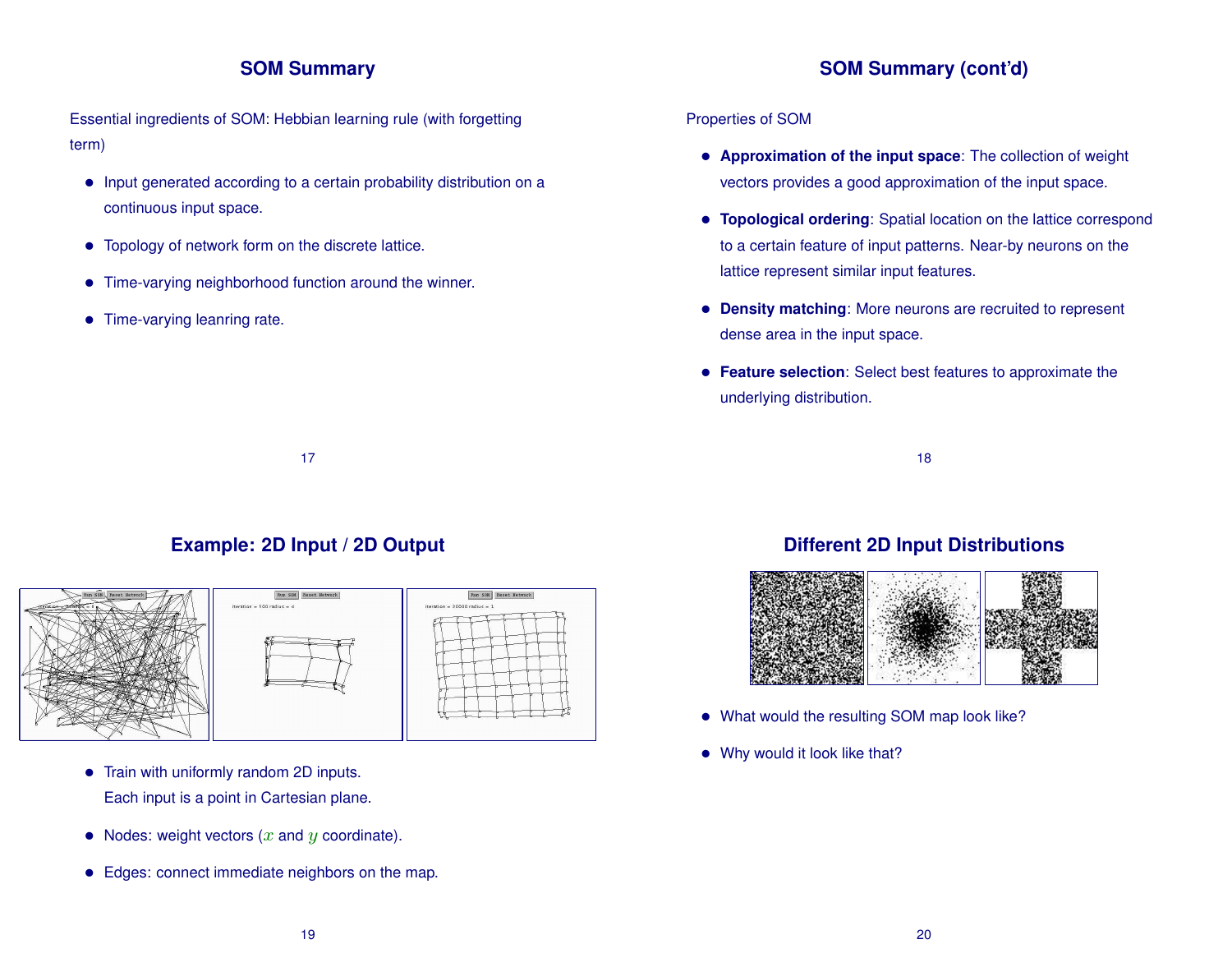# **High-Dimensional Inputs**



SOM can be trained with inputs of arbitrary dimension.

- Dimensionality reduction: **N-D** to **2-D**.
- Extracts topological features.
- Used for visualization of data.

# **Applications**

- **Data clustering and visualization.**
- **Optimization problems:** Traveling salesman problem.
- **Semantic maps:** Natural language processing.
- **Preprocessing for signal and image-processing.**
	- 1. Hand-written character recognition.
	- 2. Phonetic map for speech recognition.

21

# **Exercise**

- 1. What happens when  $h_{j,i(x)}$  and  $\eta$  was reduced quickly vs. slowly?
- 2. How would the map organize if different input distributions are given?
- 3. For a fixed number of input vectors from real-world data, a different visualization scheme is required. How would you use the number of input vectors that best match each unit to visualize the property of the map?

# **SOM Example: Handwritten Digit Recognition**

22



- Preprocessing for feedforward networks (supervised learning).
- Better representation for training.
- Better generalization.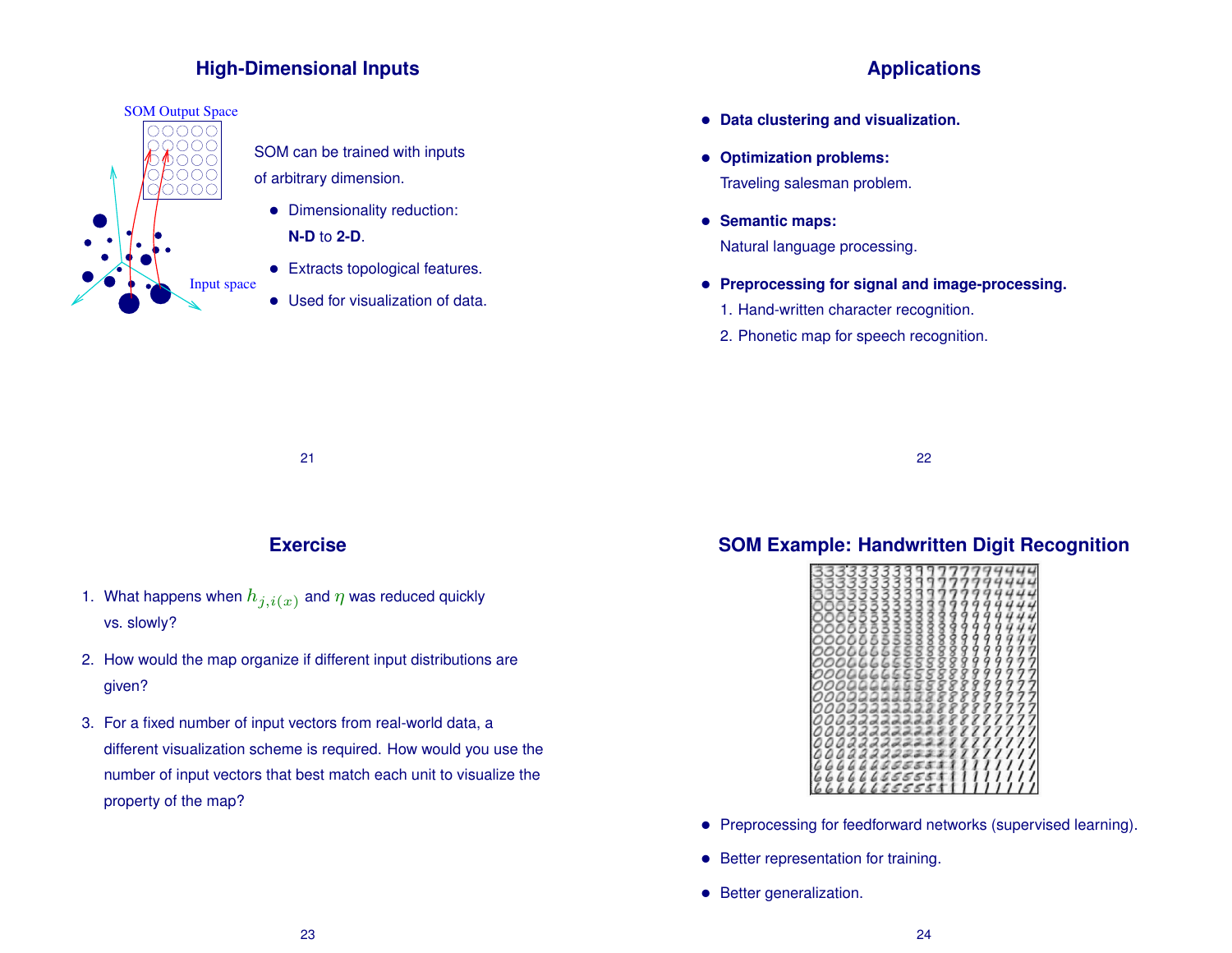#### **SOM Demo**

#### Jochen Fröhlich's Neural Networks with JAVA page:

http://fbim.fh-regensburg.de/˜saj39122/jfroehl/diplom/e-index.html

#### Check out the Sample Applet link.

#### **SOM Demo: Traveling Salesman Problem**

Using Fröhlich's SOM applet:

- 1D SOM map  $(1 \times n$ , where *n* is the number of nodes).
- 2D input space.
- Initial neighborhood radius of 8.
- Stop when radius  $< 0.001$ .
- Try 50 nodes, 20 input points.

Click on [Parameters] to bring up the config panel. After the parameters are set, click on [Reset] in the main applet, and then [Start learning].

26

# **SOM Demo: Space Filling in 2D**

25

Using Fröhlich's SOM applet:

- 1D SOM map  $(1 \times n$ , where n is the number of nodes).
- 2D input space.
- Initial neighborhood radius of 100.
- Stop when radius  $< 0.001$ .
- Try 1000 nodes, and 1000 input points.

# **SOM Demo: Space Filling in 3D**

Using Fröhlich's SOM applet:

- 2D SOM map  $(n \times n)$ , where n is the number of nodes).
- 2D input space.
- Initial neighborhood radius of 10.
- Stop when radius  $< 0.001$ .
- Try  $30 \times 30$  nodes, and 500 input points. Limit the y range to 15.

Also try  $50 \times 50$ , 1000 input points, and 16 initial radius.

27